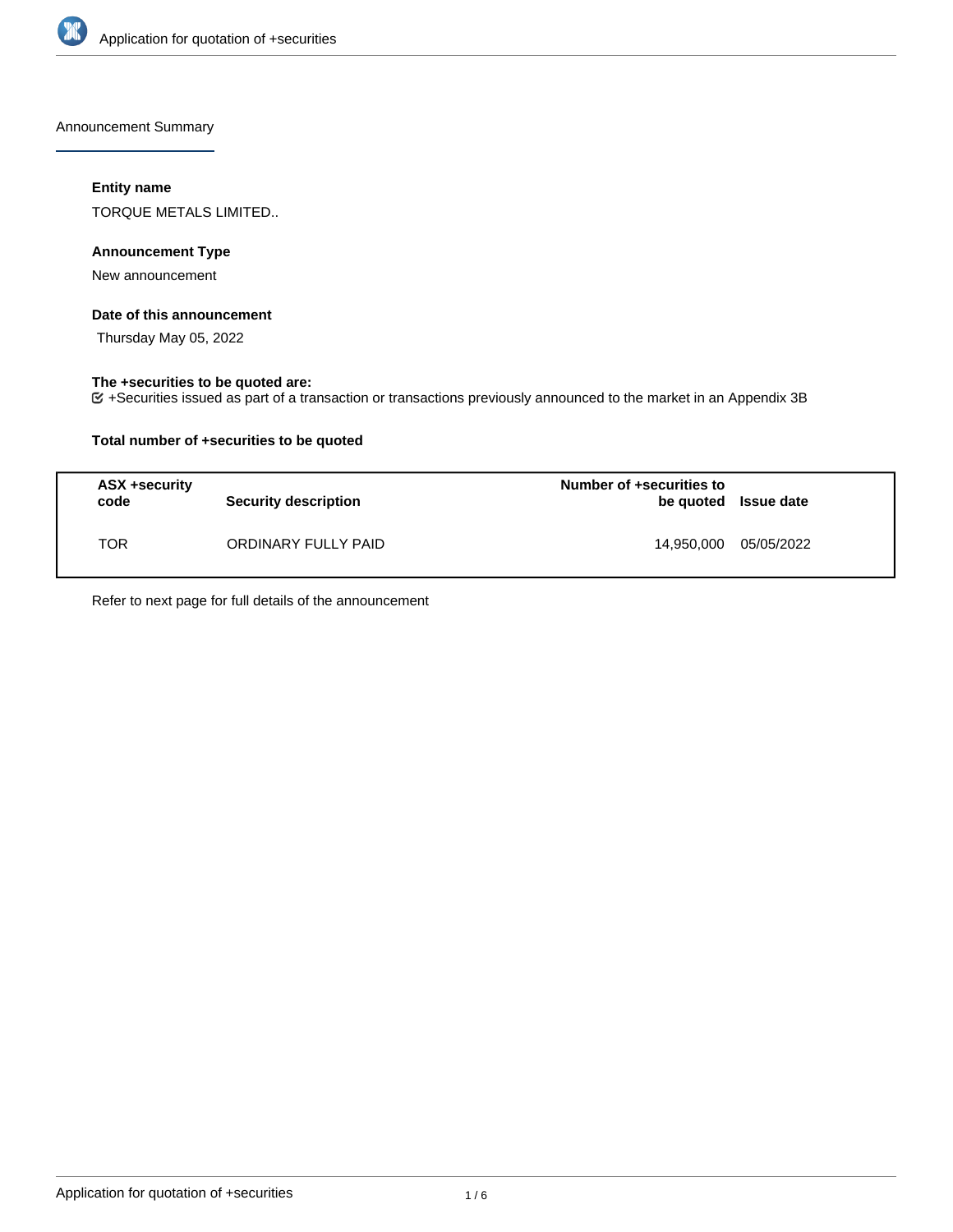

Part 1 - Entity and announcement details

## **1.1 Name of entity**

TORQUE METALS LIMITED..

We (the entity named above) apply for +quotation of the following +securities and agree to the matters set out in Appendix 2A of the ASX Listing Rules.

**1.2 Registered number type** ACN

**Registration number** 621122905

**1.3 ASX issuer code** TOR

**1.4 The announcement is**

New announcement

### **1.5 Date of this announcement**

5/5/2022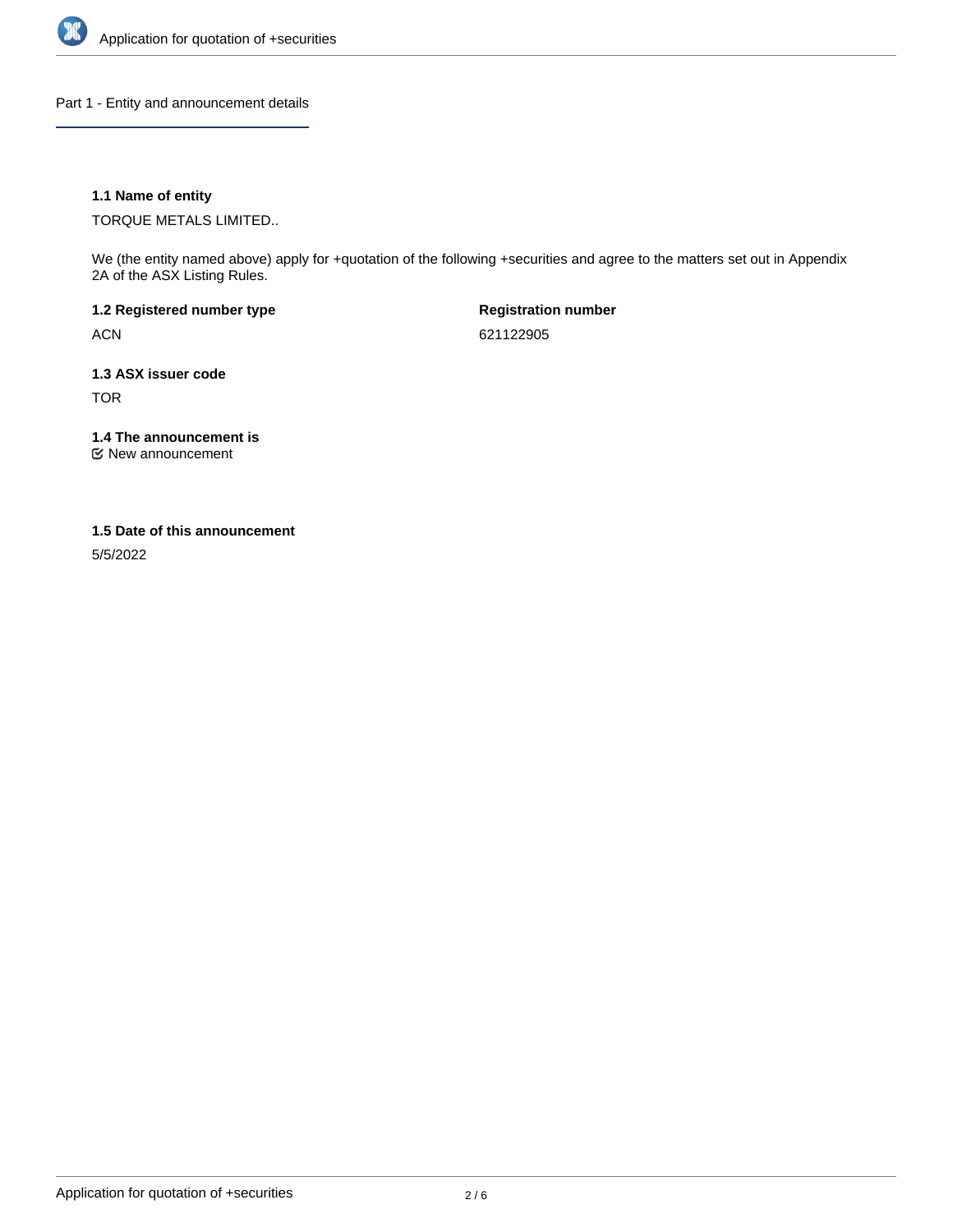

# Part 2 - Type of Issue

### **2.1 The +securities to be quoted are:**

+Securities issued as part of a transaction or transactions previously announced to the market in an Appendix 3B

### **Previous Appendix 3B details:**

| <b>Announcement Date and</b><br>Time | <b>Announcement Title</b>                   | Selected Appendix 3B to submit quotation<br>reguest |  |
|--------------------------------------|---------------------------------------------|-----------------------------------------------------|--|
| 27-Apr-2022 14:24                    | New - Proposed issue of securities -<br>TOR | A placement or other type of issue                  |  |

# **2.3a.2 Are there any further issues of +securities yet to take place to complete the transaction(s) referred to in the Appendix 3B?**

Yes

### **2.3a.3 Please provide details of the further issues of +securities yet to take place to complete the transaction(s) referred to in the Appendix 3B**

11,225,000 unlisted options exercisable at 30 cents within 18 month of issue.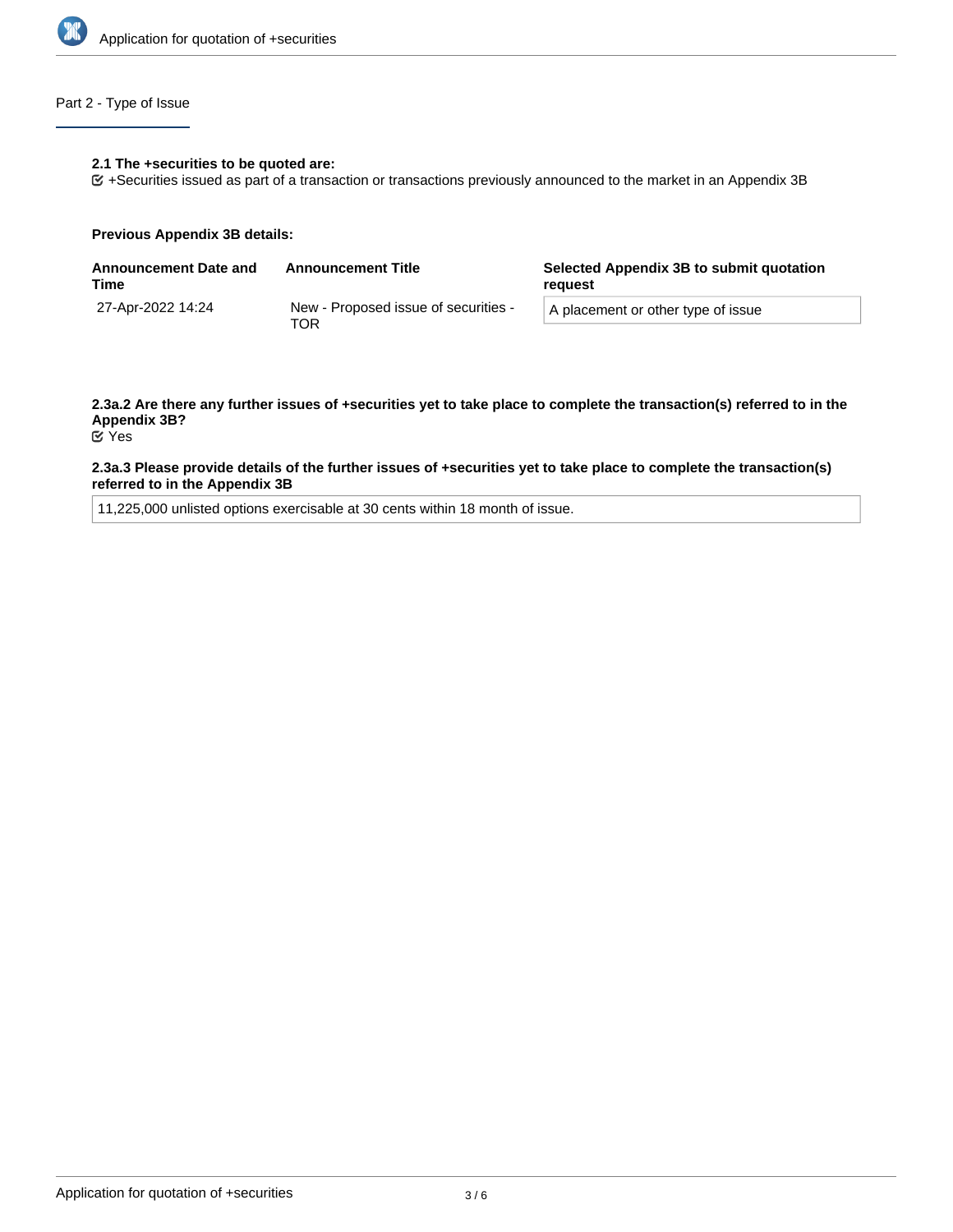

Part 3A - number and type of +securities to be quoted where issue has previously been notified to ASX in an Appendix 3B

### Placement Details

**ASX +security code and description**

TOR : ORDINARY FULLY PAID

**Issue date**

5/5/2022

Distribution Schedule

**Provide a distribution schedule for the new +securities according to the categories set out in the left hand column including the number of recipients and the total percentage of the new +securities held by the recipients in each category.**

| Number of +securities held | <b>Number of holders</b> | Total percentage of +securities held<br>For example, to enter a value of 50%<br>please input as 50.00 |
|----------------------------|--------------------------|-------------------------------------------------------------------------------------------------------|
| $1 - 1,000$                |                          | $\%$                                                                                                  |
| $1,001 - 5,000$            |                          | $\%$                                                                                                  |
| $5,001 - 10,000$           |                          | %                                                                                                     |
| 10,001 - 100,000           |                          | %                                                                                                     |
| 100,001 and over           |                          | $\%$                                                                                                  |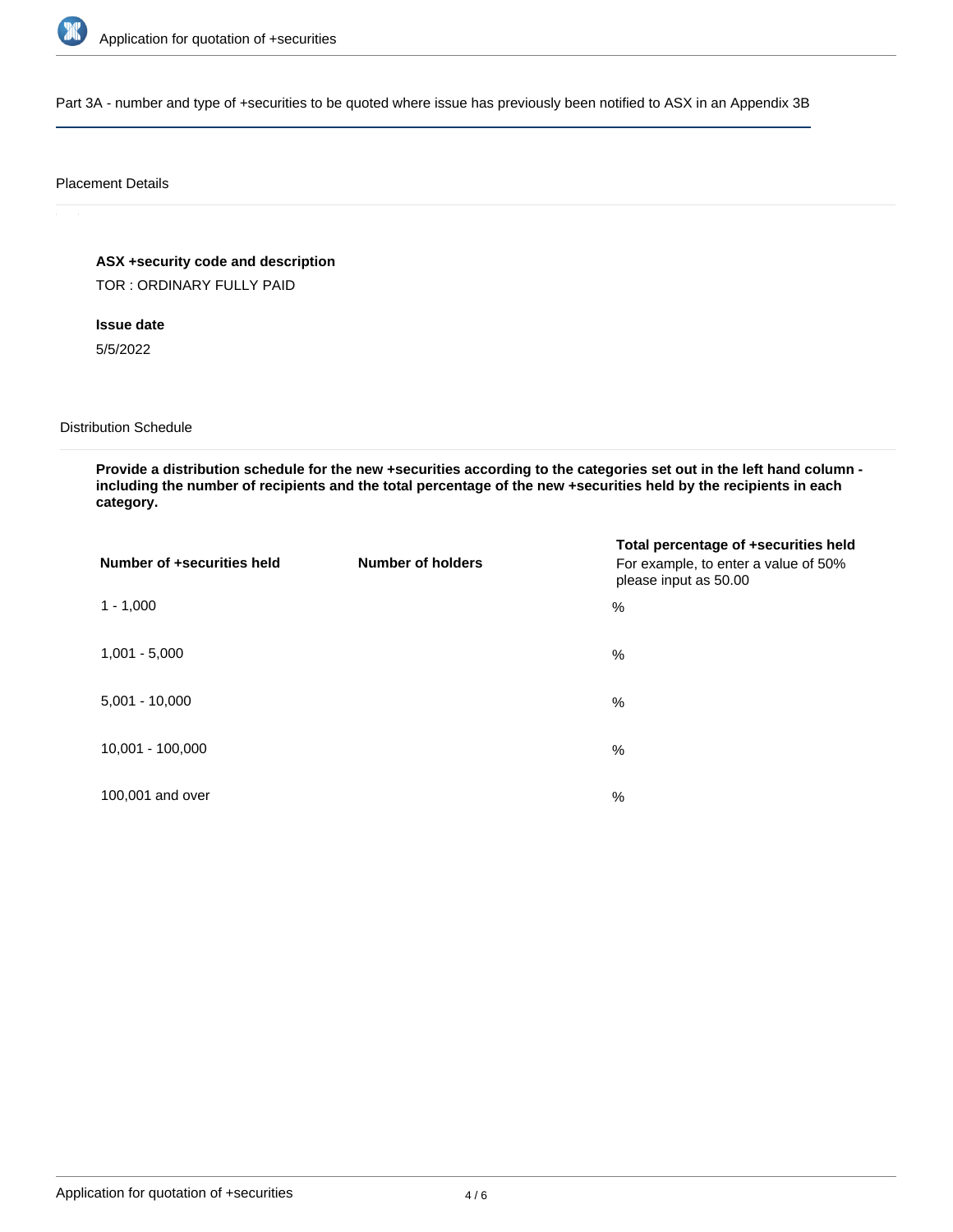

Issue details

| Number of +securities to be quoted<br>14,950,000                                      |                                        |  |  |  |
|---------------------------------------------------------------------------------------|----------------------------------------|--|--|--|
| Are the +securities being issued for a cash consideration?<br>$\mathfrak C$ Yes       |                                        |  |  |  |
| In what currency is the cash consideration being paid?                                | What is the issue price per +security? |  |  |  |
| AUD - Australian Dollar                                                               | AUD 0.20000000                         |  |  |  |
| Any other information the entity wishes to provide about the +securities to be quoted |                                        |  |  |  |